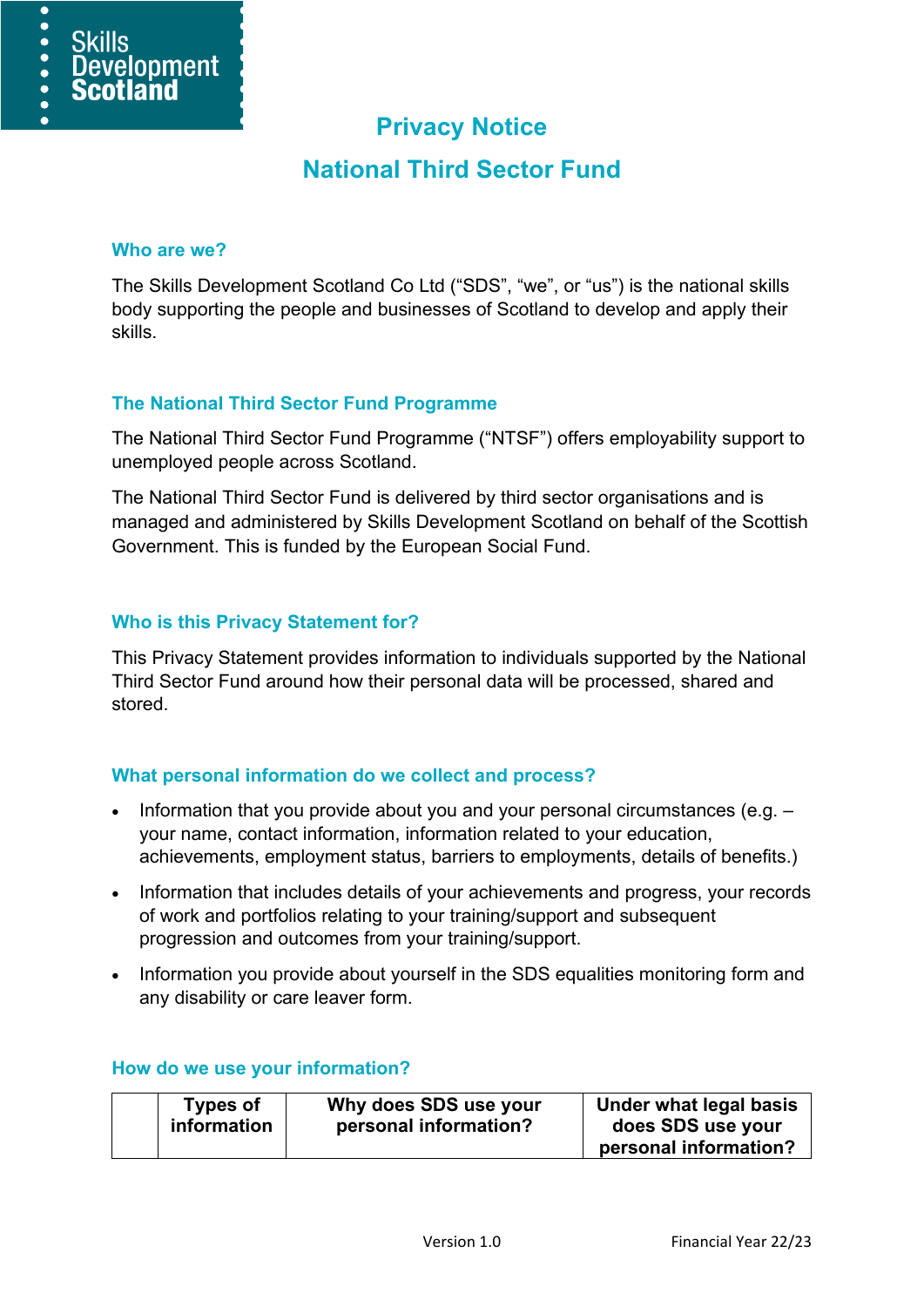| 1. | Personal<br>information.                            | To monitor our compliance with<br>the conditions of funding related<br>to NTSF and to ensure that we<br>are properly spending and are<br>accountable for those monies                                                                         | Fair and lawful because it<br>is:<br>necessary for SDS to<br>$\bullet$<br>comply with its legal<br>obligations<br>necessary for reasons<br>$\bullet$<br>of the public interest<br>necessary for reasons<br>of substantial public<br>interest              |
|----|-----------------------------------------------------|-----------------------------------------------------------------------------------------------------------------------------------------------------------------------------------------------------------------------------------------------|-----------------------------------------------------------------------------------------------------------------------------------------------------------------------------------------------------------------------------------------------------------|
| 2. | Personal<br>information.                            | To generally help you find and<br>retain suitable employment and/or<br>take steps towards a positive<br>destination                                                                                                                           | Fair and lawful because it<br>is:<br>necessary for SDS to<br>$\bullet$<br>comply with its legal<br>obligations<br>necessary for reasons<br>$\bullet$<br>of the public interest<br>necessary for reasons<br>of substantial public<br>interest              |
| 3. | Contact<br>information.                             | To monitor, audit and evaluate<br>the quality of your individual<br>training and NTSF generally.<br>(Evaluating may include<br>requesting you to complete any<br>questionnaire issued by or on<br>behalf of SDS and/or Scottish<br>Ministers) | Fair and lawful because it<br>is:<br>necessary for SDS to<br>$\bullet$<br>comply with its legal<br>obligations<br>necessary for reasons<br>$\bullet$<br>of the public interest<br>necessary for reasons<br>$\bullet$<br>of substantial public<br>interest |
| 4. | Personal<br>information,<br>Contact<br>information. | To monitor your provider's<br>compliance and performance<br>including validating their claims<br>for payment, which may include<br>contacting you (the individual)<br>directly                                                                | Fair and lawful because it<br>is:<br>necessary for SDS to<br>$\bullet$<br>comply with its legal<br>obligations<br>necessary for reasons<br>$\bullet$<br>of the public interest<br>necessary for reasons<br>$\bullet$<br>of substantial public<br>interest |
| 5. | Contact<br>information.                             | To provide information to you<br>about working life, fair work<br>practices and the services and<br>benefits you can access from<br>SDS and other public sector or<br>government bodies in Scotland<br>and/or the UK                          | Fair and lawful because<br>the intended processing<br>is:<br>necessary for reasons<br>$\bullet$<br>of the public interest<br>necessary to fulfil<br>$\bullet$<br>SDS's or any of the<br>other bodies'<br>legitimate interests,<br>where the processing    |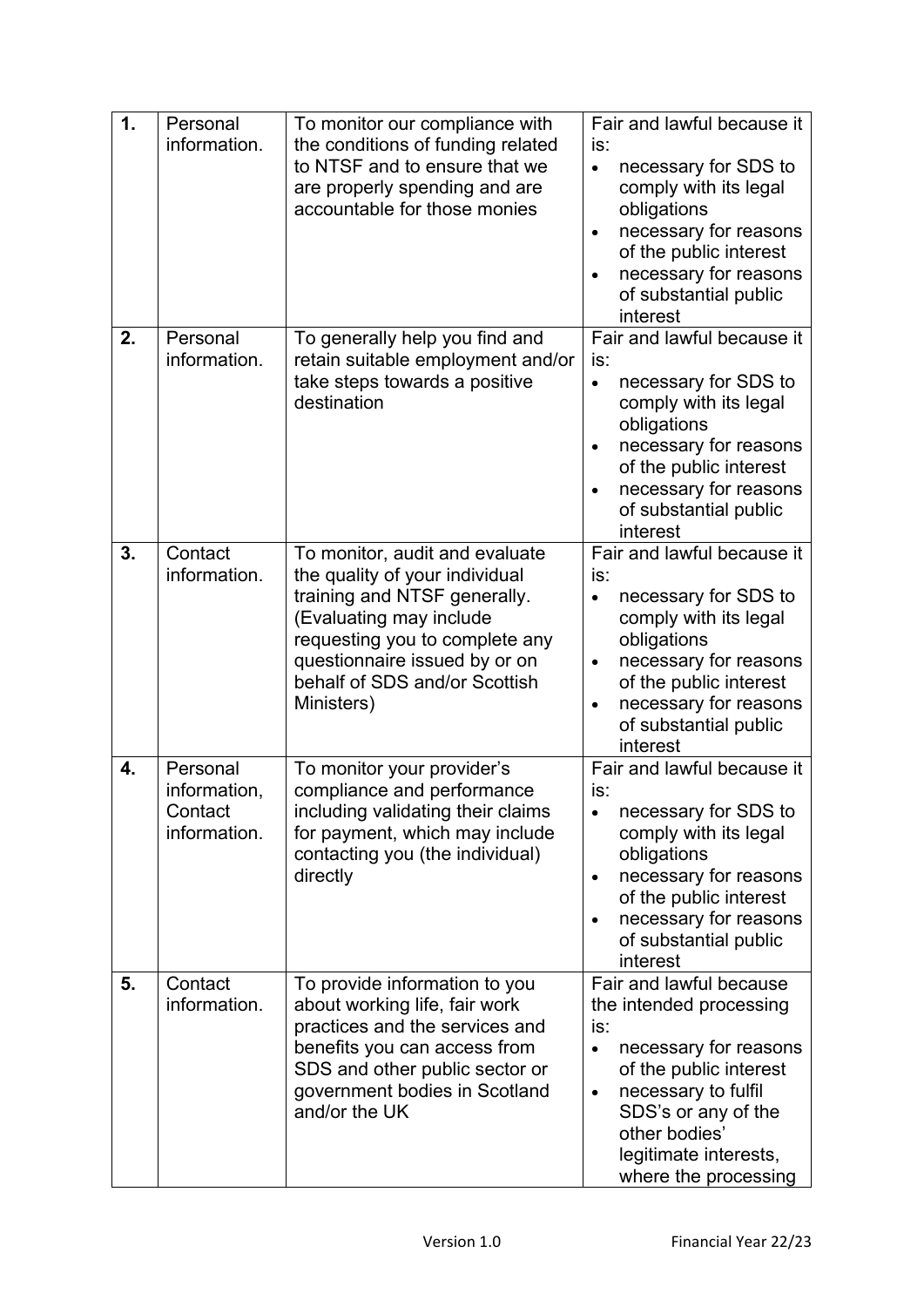|    |                                                                                                                                |                                                                                                                          | isn't unreasonably<br>detrimental, and<br>doesn't relate to a<br>core obligation of<br>SDS or the other<br>body                                                                                                                                           |
|----|--------------------------------------------------------------------------------------------------------------------------------|--------------------------------------------------------------------------------------------------------------------------|-----------------------------------------------------------------------------------------------------------------------------------------------------------------------------------------------------------------------------------------------------------|
| 6. | Special<br>category<br>information<br>(e.g.<br>ethnicity,<br>disability,<br>sexual<br>orientation)                             | To carry out equalities monitoring<br>and to ensure we meet our<br>Equality Act 2010 obligations                         | Fair and lawful because it<br>is:<br>necessary for SDS to<br>$\bullet$<br>comply with its legal<br>obligations<br>necessary for reasons<br>$\bullet$<br>of substantial public<br>interest                                                                 |
| 7. | Personal<br>information,<br>Special<br>category<br>information<br>(e.g.<br>ethnicity,<br>disability,<br>sexual<br>orientation) | To undertake statistical research<br>regarding the value and impact of<br>NTSF and to assist with policy<br>development. | Fair and lawful because it<br>is:<br>necessary for SDS to<br>$\bullet$<br>comply with its legal<br>obligations<br>necessary for reasons<br>$\bullet$<br>of the public interest<br>necessary for reasons<br>$\bullet$<br>of substantial public<br>interest |

## **When might we share your information?**

The information collected shall be held by us or on our behalf and may be passed by us to other public bodies concerned with one or more of the following:

- economic development
- skills development
- awards for vocational qualifications
- maintaining educational standards
- the provision of other public services or benefits
- ensuring compliance with legal obligations
- our internal/external auditors in each case, to the extent required to fulfil their respective public functions.

We retain your personal information for the purpose of verification and audit checks performed in relation to the European Social Fund.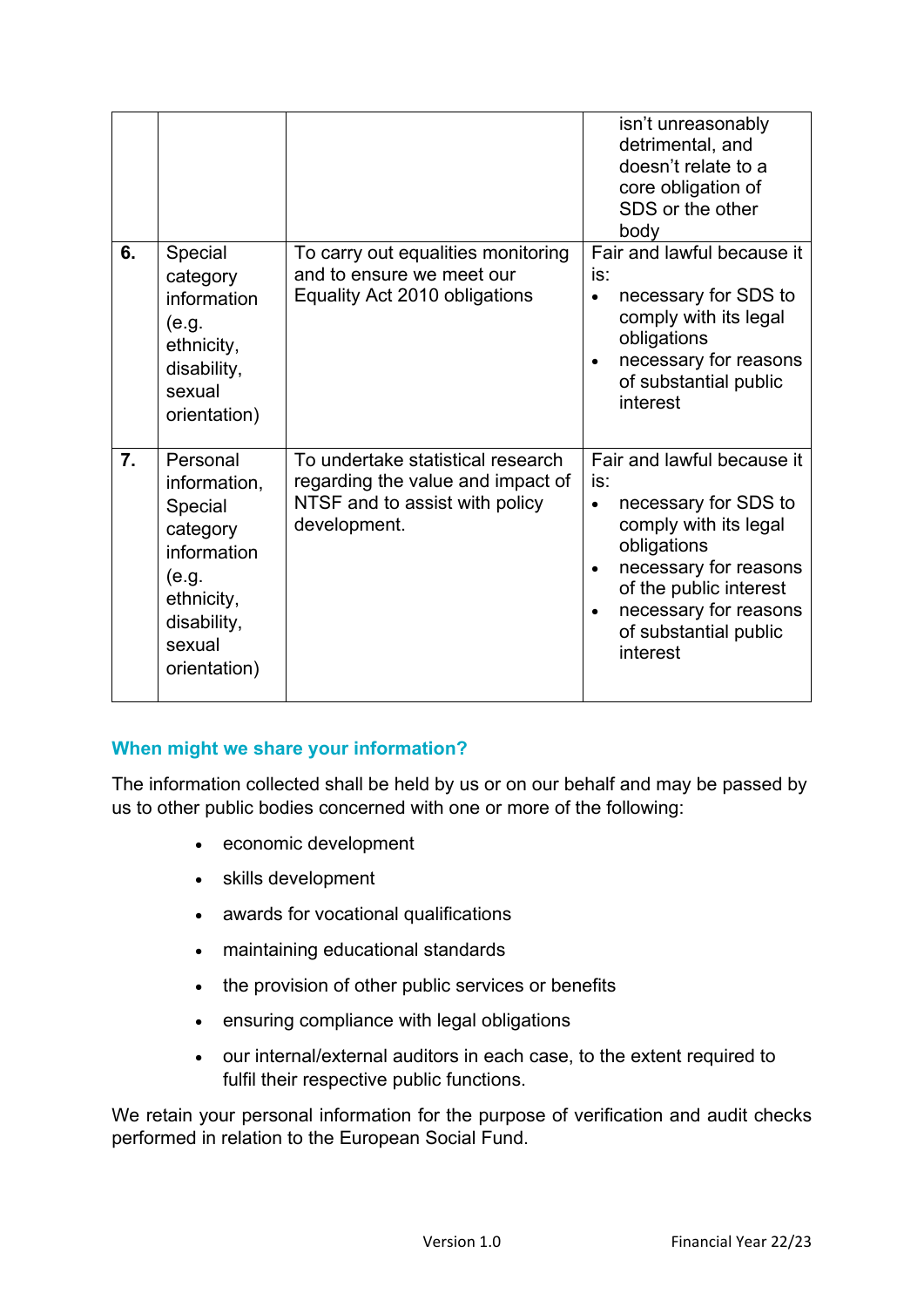The information you provide to us about aspects such as your ethnicity and religion in the Equality Monitoring Form will be passed to Scottish Government as we are required to report on this information under the Equality Act (2010).

## **How do we protect your information?**

Skills Development Scotland maintain a high standard of both physical and network security designed to protect paper or electronic forms of storage to hold and process your personal information.

Information that we hold about you will be subject to rigorous safeguards to ensure that it isn't accessed or disclosed inappropriately. We also take steps to ensure that your information is not damaged or rendered unavailable to those who have a right to see it.

To meet confidentiality requirements for our customers, stakeholders, and staff, Skills Development Scotland has Confidentiality, Data Protection and Information Technology notices in place and we ensure that staff are fully aware of these and the associated guidance in relation to your personal information. These also apply when we dispose of paper records and delete electronic information in ways that ensure that your information cannot be recreated.

## **How long do we store your information?**

- Until 31<sup>st</sup> December 2026 (at the earliest but should a later date be confirmed by the Scottish Government this section of the Privacy Notice will be updated).
- Should a later date be confirmed by Scottish Government, this section will be updated. In any case, personal data will only be retained for as long as necessary for the purpose of verification and audit checks performed in relation to the European Social Fund.

If you require any further detail or clarification on how long we will keep your personal information for and our reason for doing so, please feel free to get in touch with us through the contact information provided in the contact section below.

### **Your Rights**

Under Data Protection legislation – including the UK GDPR and Data Protection Act 2018 - you have a number of rights in relation to how your personal information is processed.

If you wish to find out what these rights are, please see **[www.sds.co.uk/privacy](http://www.sds.co.uk/privacy)** and get in touch with [DPO@sds.co.uk](mailto:DPO@sds.co.uk) if you wish to find out more information or enact one of those rights.